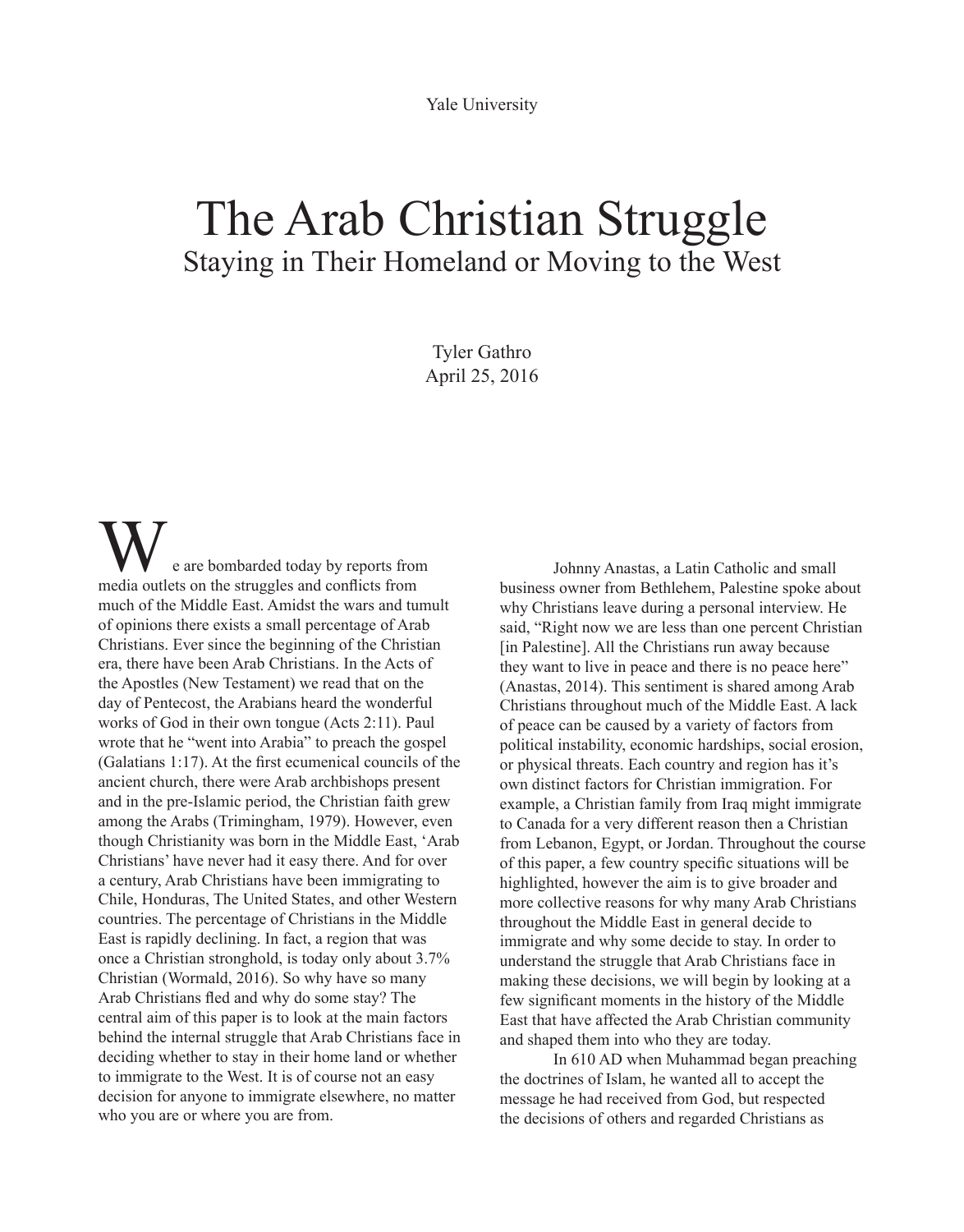'people of the book', since they too were descendants of Father Abraham and believed in the prophets of old. Christians were to be accorded "toleration and protection in the Islamic state" (Hourani, p.17). In the Hadith it is written that, "Whoever does harm to a Christian or Jew, against him will I myself [the prophet Mohammad] bring an accusation on the day of judgment" (Wessels, p.188). Such a strongly protective statement by the leader of a major world religion shows great respect and illustrates the lack of prejudice that religion should embody. According to the Quran, a forced conversion is illegal: "There is no compulsion in religion", even though conversion was considered desirable (Zidan, 2:256-2).

Soon after the death of Muhammad in 632, however, it appears that a second faith was no longer tolerated in the heartland of Arabia. For example, the city of Najran, in today's Yemen, was an important Christian center. Wessels writes that under one of Muhammad's successors, Caliph 'Umar ibn al-Khattab (ca. 590-644), Christians from Najran were displaced and sent to Iraq. Later, under another caliph, 'Umar ibn 'Abd al Aziz, the order was given to have a certain Arab Christian tribe pay the jizya, or tribute tax, that was imposed on all non-Muslim and non-Arab tribes under Islamic rule. Even though they were not Muslim, the tribe refused since they were Arab. 'Umar permitted them to pay the poor tax instead, which was required of Muslims, and required that "their children not be baptized, but raised as Muslims" (Wessels, p.3).

It should be noted that not all caliphs were intolerant. Many caliphs were sympathetic to the desire of certain Arab tribes to become, but especially to remain, Christian. But even though Muhammad, and even some caliphs, stood up for others and religious force was, as a rule, avoided, over the centuries Christians (and even Jews) who dwelt among Arabs and even spoke Arabic, felt pressure to convert to Islam (Wessels, p.3). Like Christianity, Islam is a missionary faith with desires to convert the world. These fundamental missionary desires seem to put the two faiths against each other as rivals. Viorst suggests that even though "Islam adopted the monotheism of the Christians and Jews and respects their "book", the Bible, it's attitude towards [Christianity] has been ambivalent" (Viorst, p.11). Islam is in awe of Christianity as a faith that had the scriptures before them, while at the same time, the Quran urges to "Fight against those who have been given the Scripture and believe not in Allah" (Zidan, 9:29). It seems that both these faiths are competitors and that from early on, both sought for global religious control.

Since the creation of Islam, this pressure for

Arab Christians to convert to Islam as mentioned above, has until recent years, almost always been an unspoken, maybe even inconspicuous pressure caused by the dhimma system. The word "dhimmi" literally means in Arabic someone who lives "under the protection of"… and entails a consequent reduction to second-class status. Dhimma allows rights of residence and guarantees personal safety and security of property in return for paying a tribute tax and acknowledging Muslim rule (Lewis, p.4). This tax, called the Jizya, is clearly stated in the Quran when it commands to fight those who do not believe in the religion of truth, even if they are People of the Book, "until they pay the Jizya with willing submission, and feel themselves subdued" (Zidan, 9:29). This statement is supported by a statement in the Hadith, which says, "If they refuse to accept Islam, demand from them the Jizya" (Hadith, 19:4294). Along with paying a tax, Christians and other minorities under the Dhimma system were "not allowed to carry arms, give evidence against Muslims in the courts of law or marry Muslim women" just to name a few.

The dhimma system may have at first produced "protection", perhaps even at an exorbitant price, but over time it seems that many dhimmis yielded to the unspoken pressure and preferred conversion to Islam and renunciation of their faith in order to escape the hardships of dhimmitude or to avoid losing protection when unable to pay the Jizya (Malik, p.18). From the time that Islam began to rule in the region, Christian communities were dominated and subjugated thereby being forced to give up an existence of complete liberty and to succumb to dhimmitude in their own ancestral lands. According to Bat Ye'or, in her book, Islam and Dhimmitude: Where Civilizations Collide, the majority of Arab Christians today, over 90 percent, live in dhimmi communities, which is to say they are under Muslim legal and political rule and reduced to secondclass status. Of course, some countries are much better than others.

Throughout the seventh century, Islam spread and conquered cities westward. By 711 Muslims had taken North Africa and entered Spain. "By the time of the crusades [in the eleventh century] the Christian population of Egypt was less than half of the total, and Arabic was rapidly replacing Aramaic and Coptic as the first language of the indigenous inhabitants" (Betts, p.11). In the eleventh century significant conflict between "Church and state, or rather between two radically different views, arose as to whether secular authorities such as kings, counts, or dukes, had any real role in appointments to ecclesiastical offices such as bishoprics. People became personally engaged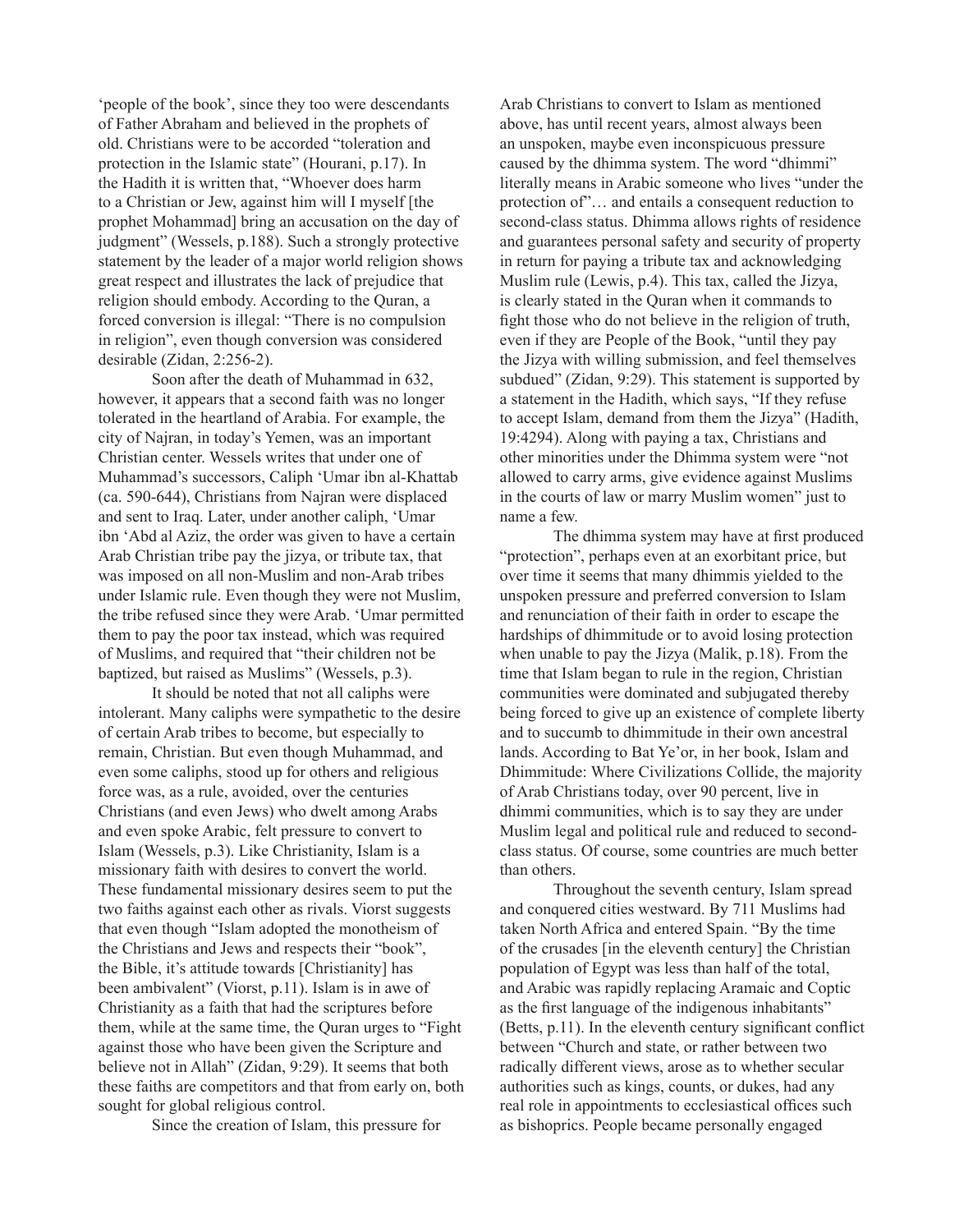in a dramatic religious controversy known as the Investiture Controversy, and as both sides "tried to [rally] public opinion in their favor, the result was an awakening of intense Christian piety and public interest in religious affairs" ("Crusades"). It was at this time also that Christian piety was strengthened by religious propaganda caused by the Church's advocating of a Just War in order to retake the Holy Land of Jerusalem from the Muslims.

Pope Gregory VII struggled over the doctrinal validity of a holy war and the shedding of blood in God's name, but in the end he justified violence. Afterall, what was most important to the Pope was that the Christians who made pilgrimages to the Holy Land were being persecuted and needed relief ("Crusades"). It seems that the crusades were an outlet for the intense religious piety created. "Both Muslims and Christians respectively exploited the call to holy war and to take up the cross to mask ulterior motives" (Wessels, p.216) such as the commercial interests of the Italians to offer ships for the transportation of crusaders in order to have renewed contact with the Levant and produce much profit.

One of the great tragedies of the crusades and also key example for understanding the problem of identity for Arab Christians is that "many hapless [Christians such as] Jacobites, Armenians, and even Greek Orthodox, suffered death at Crusader hands simply because they looked too much like Muslims when encountered in the heat of battle or the aftermath of pillage" (Betts, p.13). Every time a new wave of Crusaders arrived from Europe the same problem occurred. What does this say about their perception of the other (Muslims) or even themselves (Christians) for that matter? The implication here is that the crusaders didn't recognize those who were on their own team simply because they thought that all Christians could be categorized as the same – "westerners" equal to themselves. Or on the flip side, the crusaders actions imply that they believed all Arabs were Muslims. This mistaken identity created violence toward the Arab Christians not because of religion, but because of cultural and ethnical ignorance on the part of the European crusaders. There are many who believe that the causes of the confrontations between the East and West during the crusades and the colonial era were primarily religious in nature. Indeed, research does suggests that these two periods had a tendency, because of the experience of the masses, to have religious characteristics, but the more the West "progressed", the more social, economic, and political in nature these confrontations became (Wessels, p.215).

Colonialism expanded during the nineteenth

century with the European powers fighting to obtain land and expand their empires around the globe. Some imperialists took a more religious approach to empire. They argued that Europeans (and Americans) had a Christian and moral responsibility to spread the message of Christianity and educate ignorant peoples into higher culture. To many Europeans and Americans, the prospect of saving souls seemed as important as the prospect of expanding prestige and profit. Most Europeans though, justified their actions with humanitarianism, arguing that colonialism benefited the indigenous peoples by bringing them science and education and the benefits of higher civilization. For example, "King Leopold of Belgium rushed enthusiastically into the race for territory in Central Africa [saying,] 'To open to civilization the only part of the globe where it has not yet penetrated, to pierce the darkness which envelops whole populations, is a Crusade worthy of this century of progress'" (Spielvogel, 2011). Imagine what the Arabs must have thought as white Europeans entered their countries to either convert them or educate them.

In much of the Arab world today, there is a suspicion of the West, and for Islamic fundamentalists, this suspicion is often transformed into outright hatred. The collective memory of foreign invasion and imperial control brought on by the crusades and colonialism has served as a "pretext to scapegoat indigenous Christians because they have been perceived as sharing the same religious beliefs with the vilified Westerners (Malik, p.7). In October 2005 there were violent attacks on several Coptic and other churches in Alexandria by fundamental extremists. "When seething mobs approached to burn and pillage, the state's security forces simply stood by and did not interfere" (Malik, p.47). In 1981 President Sadat of Egypt imprisoned the distinguished Pope Shenouda III, the 117th spiritual leader of the Copts, and exiled him to a desert monastery. "In 1983, President Mubarak of Egypt, in testimony to a joint meeting of the two Foreign Relations Committees in the U.S. Congress, denied any antagonism to the pope and promised his release" (Nisan, p.115). Violence and discrimination against Christians in Egypt has not always been this bad. Throughout history there have been periods of flux and only in recent years have we seen the resurgence of Islamic Fundamentalism and an increase in physical violence against Christians in places like Egypt and Syria.

One of the prominent reasons for Egyptian, Syrian and Iraqi Christians immigrating today, lives in the resurgence of Islamic religious fundamentalism. This phenomenon has been given many names, such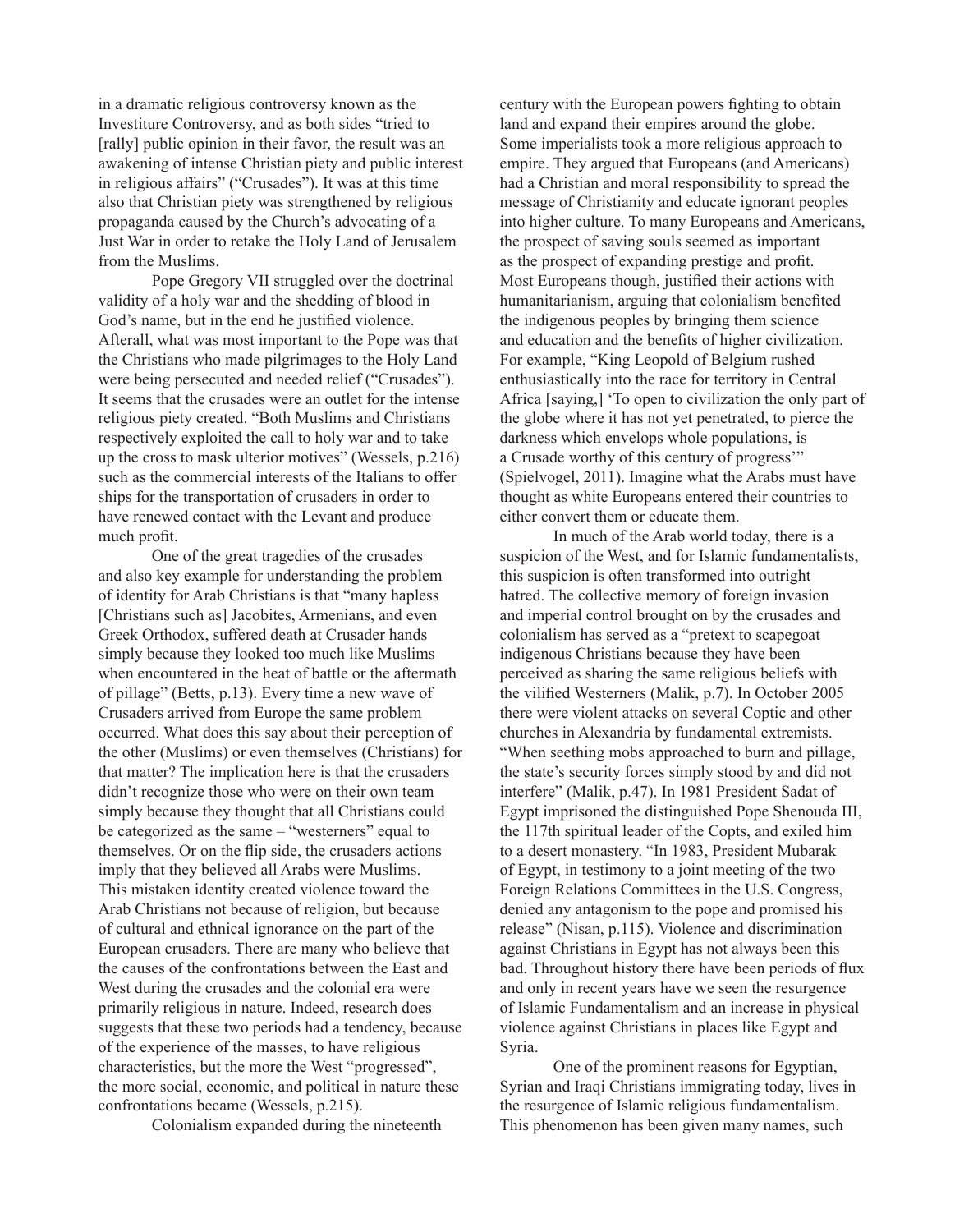as fanaticism, Islamism, militant extremism, Political Islam, and more, but essentially they are all the same and boil down to hostility and intolerance towards both non-Muslims and more liberal Muslims who might want to be more like Europe and the West and compete technologically and economically. The term fundamentalism was originally coined in the early twentieth century in the United States with protestant denominations wanting to reaffirm fundamental Christian beliefs and has since grown to encompass much more than just protestant Christians. Today, it is a term used to describe many extreme religious groups such as Evangelical Christians, Iranian revolutionaries, ultra-orthodox Jews, and Buddhist resistance fighters, among others (Beeman, 2001). Fundamentalism is the demand for strict adherence to specific theological doctrines and seems to be a religious reactionary impulse against modernist theology. That is that it seeks to recover and publicize aspects of the past that modern life has obscured.

Author Tom O'Golo believes that "a genuine fundamentalist is also a radical, someone who tries to get to the root of the matter." He also says that, "a major weakness with many or perhaps most radicals is not that they don't dig, but that they don't dig deep enough. Consequently many fundamentalists end up defending or acting upon beliefs, which are not really at the heart of their doctrine" (O'Golo, p.105). This is certainly the case for religious fundamentalists who use violence to further their cause. 'Thou shalt not kill' is at the heart of the three monotheistic faiths, and this was even expanded for Christians by Jesus when he taught, "Thou shalt love thy neighbor'. From many perspectives, any Christian or Muslim who harms others in the pursuit of his or her radicalism is blatantly disregarding the root truths of the faith. Neither Muslim, Jew, nor Christian, is innately fanatic. So then the question must be asked, what causes a person to become fanatic and use harm against another in the name of religion? Who and what are responsible for fanaticism? People don't become radical religious fundamentalists because of religion. They become radical religious fundamentalists because of social, economic, and or political changes.

After taking a look at many black and white photographs of Egyptian society from the middle decades of the twentieth century, one thing in particular stands out. None of the women wore veils or any Islamic headdress and they all carried a style identical to that of British women. Pictures today from Cairo of music concerts, dinner parties, or the local market will invariably show a large number of the females with their heads, if not more, totally covered. In the eyes of

the West this appears like a regression or a return to the fundamentals. What is the cause of this resurgence of fundamentalism?

British rule over Egypt lasted 32 years, but the British presence remained for an additional 30 years until 1953 when Egypt became a republic. When the British completely pulled out of Egypt, the country was left without a real sense of national unity or identity. After almost three generations of British influence over a people whose roots tie back to the Mohammad and nomadic tribes in the vast desert, it appears that the Egyptians have decided to unify the nation by returning to the past. What better way to instill Arab pride and create their own national identity then through a "uniform". As can be seen in many ways, "today's Middle East is a different place than it was two generations ago" (Malik, p.37).

The question of Arab identity is a source of much discussion and entire books have been written on the topic. The social changes in the Middle East postcolonialism have created a huge question of Arab identity that has been a cause in Christian persecution and migration today. For example, not all 'Arab Christians' claim to be Arab. In fact, there are still Maronites, the native Christians of Lebanon, who claim that they are not Arabs, but Phoenicians (Wessels, p.4). This belief distances some Lebanese Christians from the Arab world, putting Christians on one side and Muslims on another. In fact, Scholar Anton Wessels suggests that "the civil war which [was] fought in Lebanon [from] 1975 until about 1990 can be conceived of as a religious war between Christians and Moslems, and the threat to the Lebanese state can be regarded as a threat to continued Christian existence" (Wessels, p.4). This identity belief by some Maronites is the exception rather than the rule. Indeed, most 'Arab Christians' consider themselves Arabs. In Egypt, the Coptic religious leader Marqus Simaika once said to a Coptic crowd, "all of you are Copts: some of you are Muslim Copts, others are Christian Copts but all of you are descended from the ancient Egyptians" (Cragg, p.173). It is true that the Copts are indigenous to the land of Egypt and therefore are Arab, and Egyptians in particular. The issue here lies in the change that has occurred in the past several decades of what it means to be Arab. In August 1980, the Libyan president, Colonel Qadhafi, declared that Arab Christians simply had to convert, since "it is a contradiction to be both Arab and Christian." … He declared that if Christian Arabs were to be authentic Arabs, they would have to accept the Islamic faith. "Christians who live in the Arab world," he stated, "have closer links to the Vatican than to Mecca. They have a European spirit in an Arab body"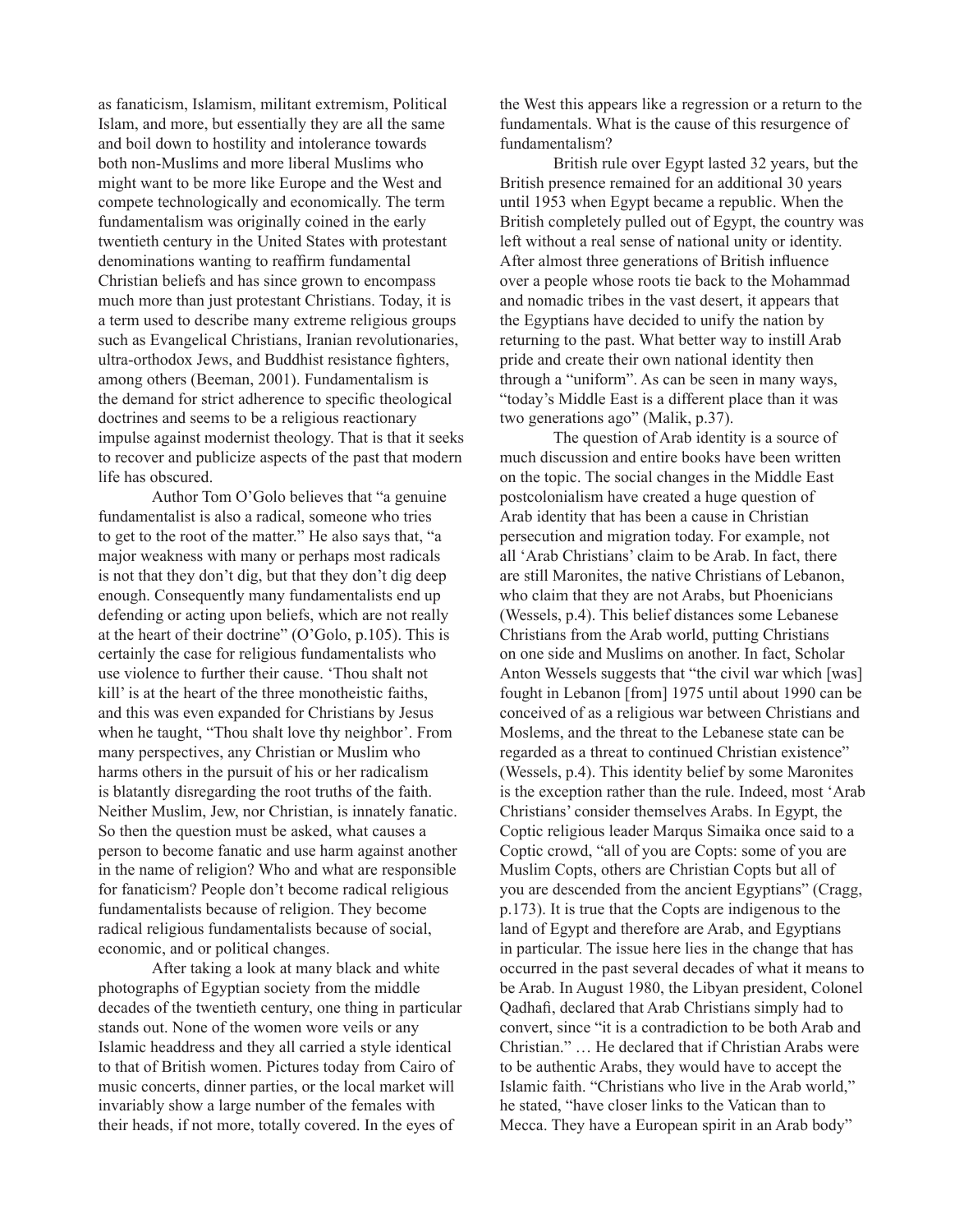(Wessels, p.1).

The statements made by Qadhafi illustrate the contemporary problems that are faced by these two religious sects. More and more the Copts in Egypt are being kicked out as if they are non-Egyptian. And colonialism may have ended in the early 1960's , but from the standpoint of the Arab people, is there really any difference between a British ruler and an Arab dictator? Thankfully the United Nation's Special Committee on Decolonization and dozens of independence movements and global political solidarity projects ended colonization roughly half a century ago, but imperial rule still continues today. Israel's rule over Palestine, the United States' recent rule in Afghanistan, or President Bashar al-Assad's rule over Syrian are all examples of how the imperialism of the colonial era continues to exist today, only with a new face.

Today, Arab Christians may face physical harm by ISIS in Syria, be socially ostracized in Palestine, or have a lack of economic support in Egypt. Generally speaking, they are unable to live the comfortable peaceful life desired and thus often make the decision to immigrate to a Western country. A visual example of the economic hardships that Christians face today can be found in the living conditions of many Coptic Christians in Egypt who fill the position of the garbage cleaner. The garbage is collected from around the city of Cairo and brought to their village for sorting and recycling. Pigs raised by the Copts are a great asset because they eat the organic matter, acting as filters or cleaners. But in 2006 the Egyptian government hired a trash collecting company to manage Cairo's trash even though the people living there recycle almost 90% of all garbage collected, which is four times the percentage most Western recycling companies achieve. Then in the summer of 2009, with the outbreak of the Swine Flu (H1N1) epidemic, the Egyptian government impulsively ordered the slaughter of all pigs, thus destroying a livelihood for these Copts in Cairo and ridding them of their garage filters. With the events of 2006 and 2009, the living conditions for the Coptic Christians has been getting worse, with mounds of garbage piling high and even flowing out of the windows of abandoned buildings. The Copts seem unable to free themselves from the filth and stench of what is now known as Trash City (Eshak, 2012).

Speaking of the Trash City in Cairo, Markarios Nasser Eshak, a Copt who grew up in the Trash City and who recently graduated from Cairo University said, "it lacks infrastructure and often has no running water, sewage, or electricity. Residents are not legal residents but squatters living under perpetual threat of being kicked out at any moment by the government.

It was very difficult growing up there" (Eshak, 2012). The physical actions taken by the Egyptian government and the emergence of the trash city is a small visual representation of the prejudice and persecution happening to the Christians throughout the majority of the Middle East.

These events from the spread of Islam, to the crusades, colonization, and on to the present, all feed into the collective memory of the Arab Christian and help shape their identity and connection with the West. Indeed, the Arab mind today has been produced by a few thousand years of events and ideas in the Middle East, the cradle of the world. The Arab community's shared memory, a memory that may not necessarily always be accurate, is also not very positive in many respects. It's a memory of being subjected and persecuted; a significant factor in the reasons for leaving to the West. But what are the reasons Arab Christians want to stay in their home land? First of all the term 'Arab Christian' is often seen as more 'Christian' than 'Arab', but in answering the question just posed, it is important to remember that just because an Arab Christian belongs to the Christian faith, does not make them culturally equivalent to a European or American Christian. An Arab Christian is still an Arab and we can admit that Arab culture is in many ways distant from Western experience. Because Arab Christians are Arabs and belong to Arab society, they most certainly take part in a sort of collective nationalism. Author and Journalist Milton Viorst explains that nationalism is not easy to define, nor is it "rooted in critical thought [or] rationalism" but it can be passionate and even a kind of love. He states that "nationalism is a mystical attachment to historical roots that guides a common destiny" (Viorst, 2006).

Even though Christians of the Middle East are a minority religiously, they have a share in this collective nationalism through both the "historical roots" of the region and the common language. Today the Middle East is divided into many nation states, however all Arabs, both Muslims and Christians, share the common thread of the Arabic Language. The language and lessons learned through history bring Arab Christians across the Middle East together. In a conversation with Father Hanna Kildani, a prominent Jordanian historian and Catholic Priest outside of Amman, Jordan, he remarked that Arab Christians in the Middle East, as members of the Arab society, are part of the same social tissue.

*"The country of the Middle East is one region. Now we say Jordan, Palestine, Syria, but just one hundred years ago it was one country, one region. There is a phrase*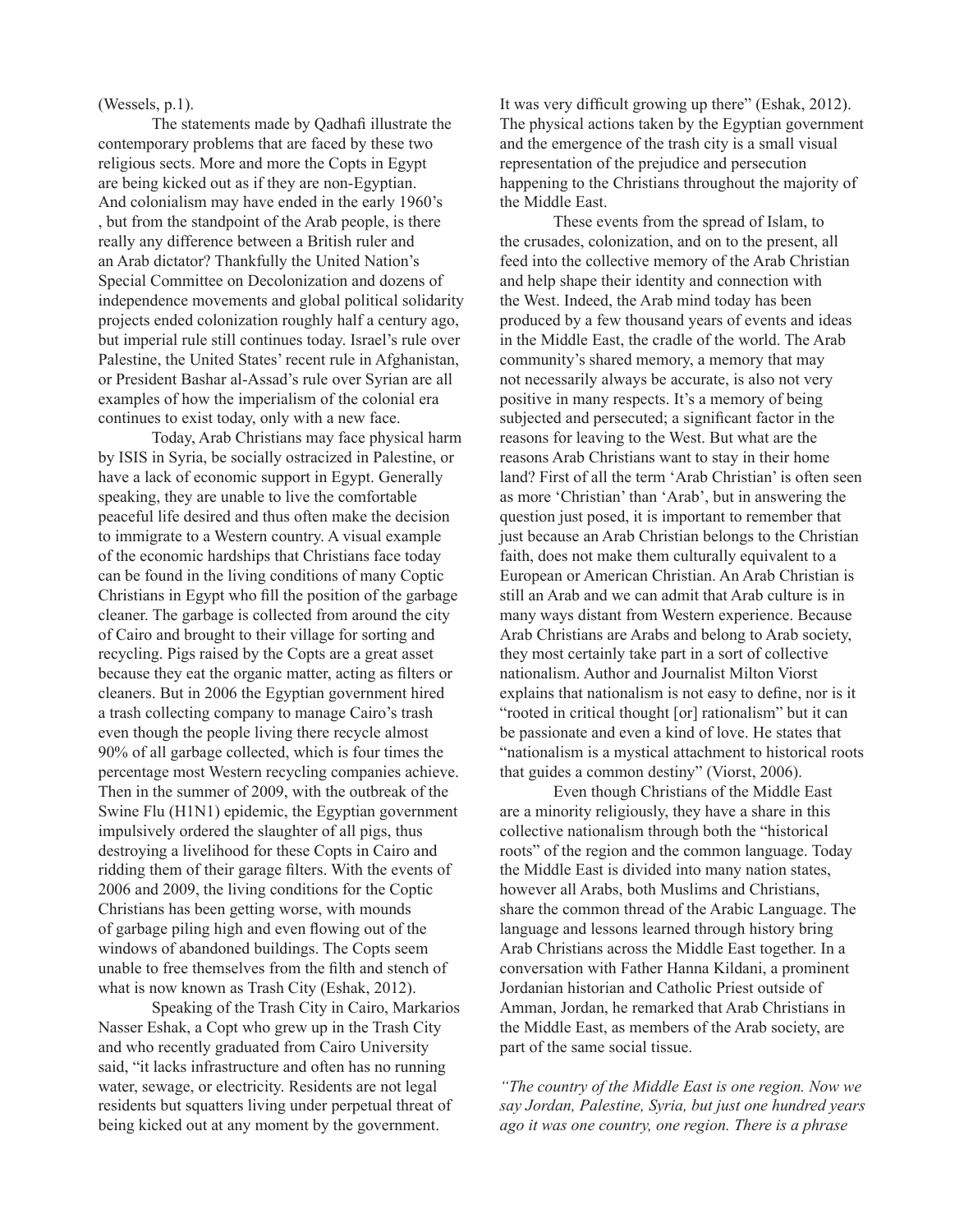*in Arabic that says, 'If your neighbor is good, you are good.' For example, things are very bad right now in Syria, so we don't feel good here [in Jordan]. We can't say that Syrians or Iraqis are different people than us. First of all they are Arabs. The majority of them are Muslim, but they are from the same social tissue. If you go now and cross the Syrian Jordanian border, it is the same as if you cross the border between two American states. We practically belong to the same nation, to the same culture, just under different names. So if your neighbor is not doing well, you are not doing well" (Kildani, 2014).*

This connection and bond between Arabs that Father Kildani alludes to, spawns from their collective Arab Nationalism. Understanding this Arab bond and nationalism helps us to understand the struggle that Arab Christians face in trying to make a decision whether to leave their country or stay; to immigrate to the Christian West or stay in the Arab East. Because even though prejudice and persecution can be found towards Arab Christians (and other religious minorities) in the Middle East, they still feel connected to the fabric of society and even to the land, the birthplace of their Christian faith. Sister Lara Shawareb of the Rosary Sisters of Jerusalem in Madaba, Jordan expressed it this way:

*"It's a gift from God for us to be born here. We can see the things that Jesus saw, we can go to the places where he went, and smell the things he smelt. Surely this will strengthen our faith" (Shawareb, 2014).*

Fadoul Mazzawi, a Latter-day Saint from Nazareth described his connection to the Holy Land:

*"It's very emotional. I do believe that I was blessed with being born and growing up in this country, the Holy Land. It's something that you feel everyday... the connection. When you think that 2.2 billion people all over the world consider themselves Christian, their eyes in this period of time to the Holy Land, to Nazareth, Bethlehem, to whatever, it's something that gives you uniqueness and I feel that I have… I have a unique connection to Jesus, the Messiah. He is the man from my country and I belong to this country. It is wonderful" (Mazzawi, 2013).*

These statements illustrate the strong connection that Arab Christians feel toward their homeland. Often it is difficult to make the decision to leave to Chile, The United States, or any other Western country because it would mean leaving behind the land that "strengthens

[their] faith" and gives them "a unique connection to Jesus". During a personal interview, Johnny Anastas expressed a seemingly paradoxical view that can be found with many Arab Christians. He first said, "I love living where Jesus was born. If I was born in the United States, I would come to live where Jesus was born" (Anastas, 2014). However shortly after, he described his current living condition and the struggles it brings.

*"A tomb without a roof. They caged us. Every night, every day, when we wake up we see the [separation] wall in our face. It's not the kind of life you want to live. But we can't do anything. Because it is our home. It is the only home that we've got. Where to go? We can't leave it. We want to live like normal people in peace. But we can't do anything. It's not easy for anyone to live here. We are suffering a lot here."*

Anastas feels he and his family are living in a cage and are suffering a lot, although because of his Christian connection with the city and because of his house, he refuses to leave and would even move to Palestine if he lived in the United States. Anastas is not alone in this paradoxical view. Another Arab Christian from Palestine, Odeh Marcous, also shared his struggle with whether to leave the country or stay.

*"I believe it's a blessing. You know something, we are blessed to live in the same city where our Savior and Redeemer Jesus Christ was born. Most of the people here often forget about the holiness of this place because of the political situation. But deep inside each [Arab Christian] you will find a seed. That they belong to this land, they belong to this city."* 

## He continued,

*"As a Christian we live between two swords. The Muslims on one side and the Israelis from the other side, they want to dominate. And the Christians, they are in the middle. And the one in the middle, he pays the price. I have been born here, I lived most of my life here. I love the people, regardless of their race, color, or religion. But unfortunately these days, I have been thinking seriously about leaving for good because of the political situation around us, whether here in the Holy Land, in Palestine, the occupied Territories, or in the Middle East. You know something, whenever you think about your Christian brothers who have been slaughtered or their throat has been slit because of their faith… I have to think about my kids" (Marcous, 2014).*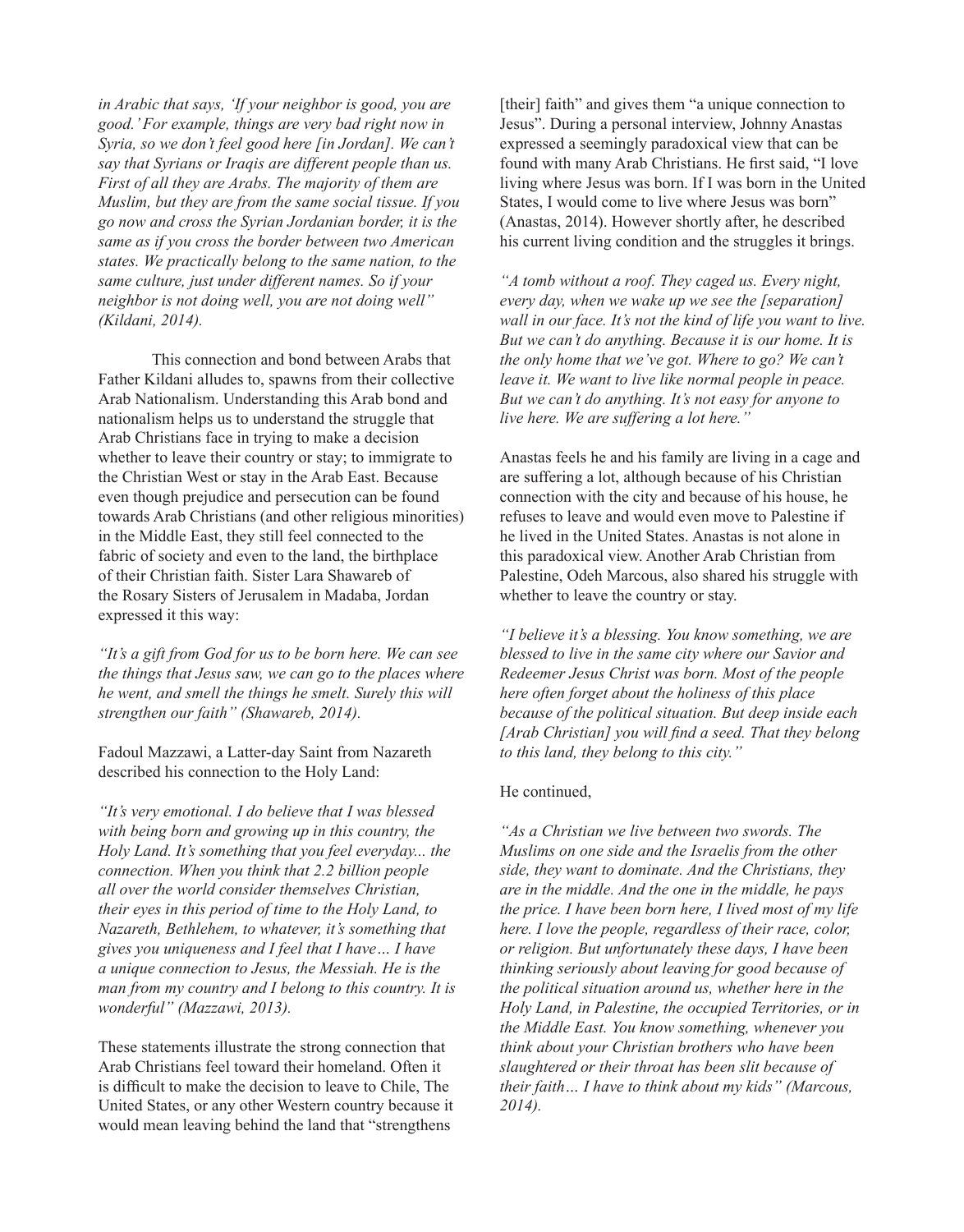These personal thoughts and feelings from Arab Christians today illustrate the very real struggle that Arab Christians in the Middle East face.

For many Christians, the ultimate fear is the disappearance of Christianity from the Arab East. Some Arab Christians like Odeh Marcous, consider leaving because of a physical threat. Some, like Johnny Anastas, want peace, even simply peace of mind. Many Arab Christians from Lebanon, Jordan and other countries have immigrated not because of economic hardship or fear for their life, but because of the pervasive feeling of uncertainty. And some are simply trying to 'survive'. Throughout the history of Christians in the Middle East, there has been challenges, and struggles that have added to Christians immigrating West. However, because of the strong Arab nationalism and connection with the land and origin of their faith, just to name a couple, some Christians decide to stay and tough it out. With such a bleak current situation it is only natural to ask, can an Arab Christian in the Arab world be and remain a Christian? What future do Christians have in the Middle East? Will Christians in the Middle East dwindle to only a small number like the Samaritans of Nablus? There is no clear answer to these questions. With strong Islamic States and a Muslim majority, perhaps the answers depend on if Muslims see Arab Christians as brothers or as infidels? If they only see them as the later, then it may very well be the end of Arab Christians in their home land. Only time will tell.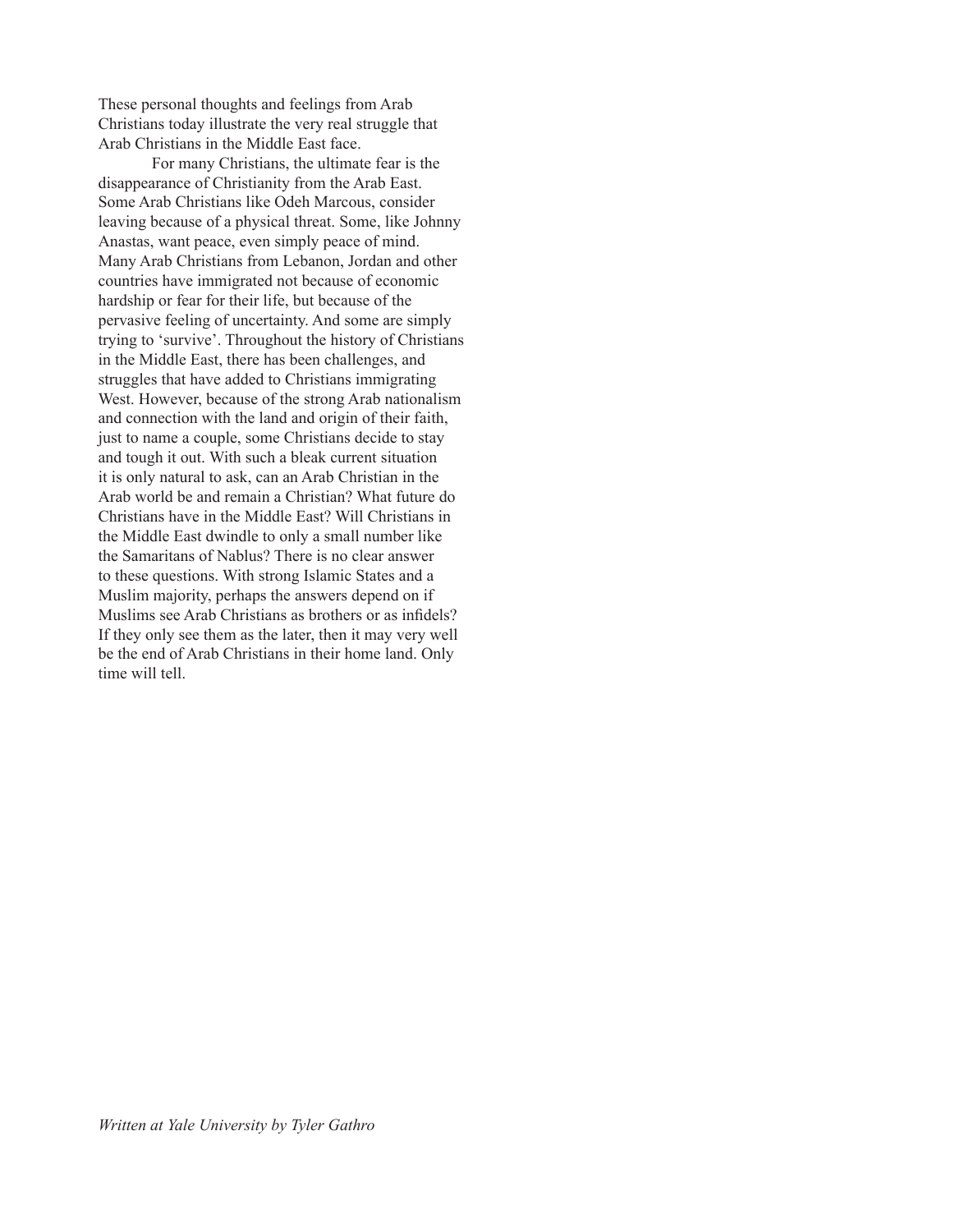Anastas, Johnny. "Interview with Johnny Anastas" Personal interview. 18 Apr. 2014.

Beeman, William O. "Fighting the Fight: Fundamentalism and Religious Revival." Anthropology for the Real World. Ed. J. MacClancy. Chicago: University of Chicago Press, 2001. Print.

 $\mathcal{L}_\mathcal{L} = \mathcal{L}_\mathcal{L} = \mathcal{L}_\mathcal{L} = \mathcal{L}_\mathcal{L} = \mathcal{L}_\mathcal{L} = \mathcal{L}_\mathcal{L} = \mathcal{L}_\mathcal{L} = \mathcal{L}_\mathcal{L} = \mathcal{L}_\mathcal{L} = \mathcal{L}_\mathcal{L} = \mathcal{L}_\mathcal{L} = \mathcal{L}_\mathcal{L} = \mathcal{L}_\mathcal{L} = \mathcal{L}_\mathcal{L} = \mathcal{L}_\mathcal{L} = \mathcal{L}_\mathcal{L} = \mathcal{L}_\mathcal{L}$ 

Betts, Robert Brenton. Christians in the Arab East: A Political Study. Atlanta: John Knox, 1978. Print.

- Cohen, Ben. "The Future Looks Bleak for Middle East Christians." Haaretz.com. Haaretz Daily Newspaper, 22 Mar. 2012. Web. 09 Mar. 2012. <http://www.haaretz.com/opinion/the-future-looks-bleak-for-middle-eastchristians-1.420140>.
- Cragg, Kenneth. The Arab Christian: A History in the Middle East. Louisville, KY: Westminster/John Knox, 1991. Print.
- "Crusades." Wikipedia. Wikipedia Foundation, 26 Apr. 2012. Web. 27 Apr. 2012. <http://en.wikipedia.org/wiki/ Crusades>.
- Eshak, Markarios N. "Living in Cairo: An Interview with a Coptic." E-mail interview. 29 Apr. 2012.
- Glenn, H. Patrick. Legal Traditions of the World: Sustainable Diversity in Law. Oxford: Oxford UP, 2007. Print.pg 218-219
- "Guide: Christians in the Middle East." BBC News. BBC, 10 Nov. 2011. Web. 28 Mar. 2012. <http://www.bbc. co.uk/news/world-middle-east-15239529>.
- Hourani, Albert. Minorities in the Arab World. London: Oxford UP, 1947. Print.
- Kildani, Hanna. "Conversation with Father Hanna Kildani." Personal interview. 12 Apr. 2014.
- Lewis, Bernard. The Jews of Islam. Princeton, NJ: Princeton UP, 1984. Print.pg 10, 20
- Malik, Habib C. Islamism and the Future of the Christians of the Middle East. Stanford, CA: Hoover Institution, 2010. Print.
- Marcous, Odeh. "Interview with Odeh Marcous" Personal interview. 18 Apr. 2014.
- Mazzawi, Fadoul. "Interview with Fadoul Mazzawi" Personal interview. 19 Jan. 2013.
- Nisan, Mordechai. Minorities in the Middle East: A History of Struggle and Self-expression. Jefferson, NC: McFarland, 1991. Print.
- O'Golo, Tom. Christ? No! Jesus? Yes!: A Radical Reappraisal of a Very Important Life. Zimbo, 1998. 105. Print.

Shawareb, Lara. "Interview with a Nun" Personal interview. 11 Apr. 2014.

Spielvogel, Jackson J. "Chapter 24." Western Civilization: A Brief History. 7th ed. Vol. 11. Boston: Wadsworth Centage Learning, 2011. 522. Print.